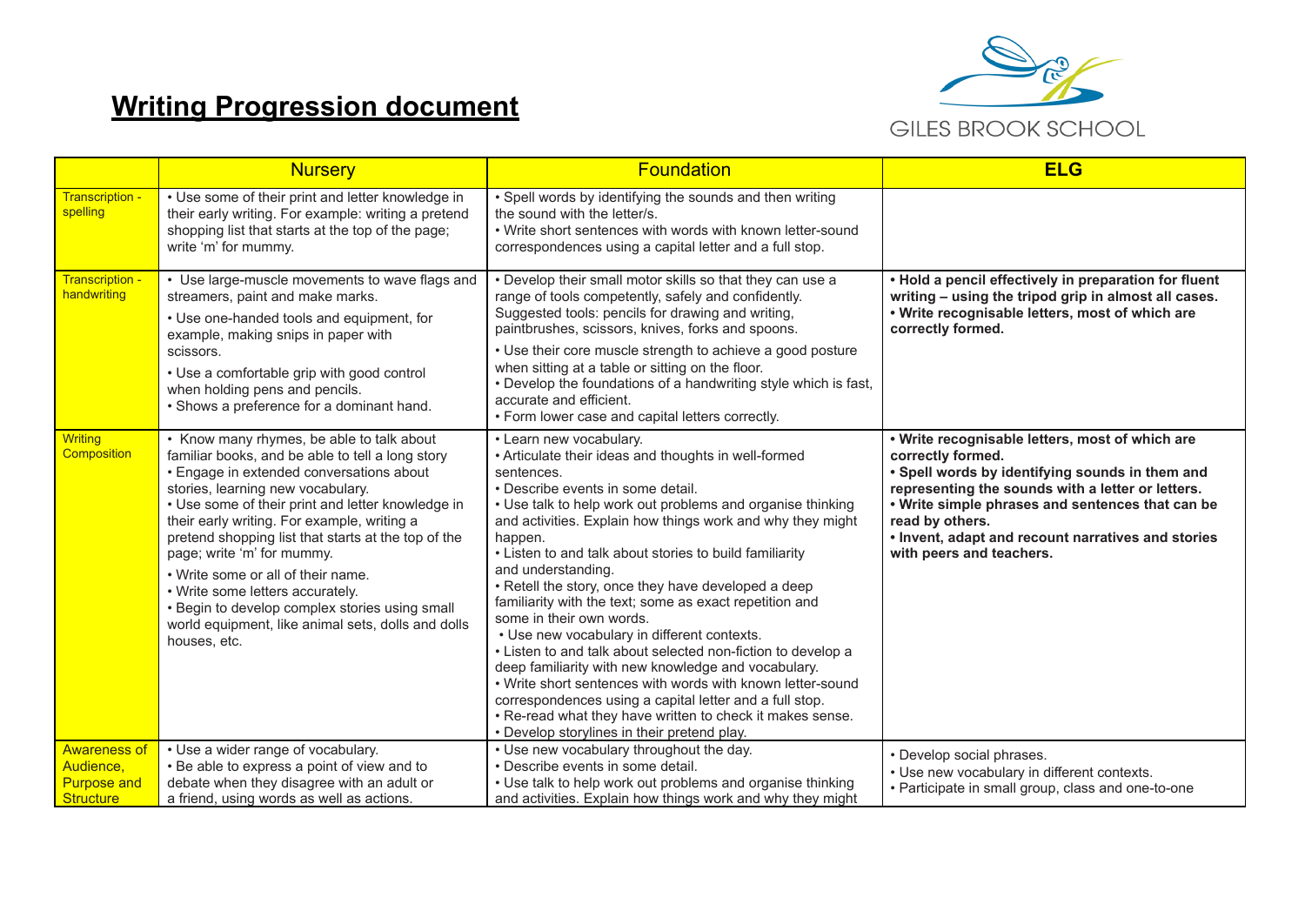|                                                  | • Can start a conversation with an adult or a<br>friend and continue it for many turns.<br>• Use talk to organise themselves and their play:<br>"Let's go on a bus you sit there I'll be the<br>driver."                                                                                                                                                                                                                                                                                                                                                                                                                                                                                 | happen.                                                                                                                                                                                                                                                                                                                                                    | discussion, offering their own ideas, using recently<br>introduced vocabulary.<br>• Offer explanations for why things might happen,<br>making use of recently introduced vocabulary from<br>stories, non-fiction, rhymes and poems when<br>appropriate.<br>• Express their ideas and feelings about their<br>experiences using full sentences, including use of<br>past, present and future tenses and making use of<br>conjunctions, with modelling and support from their<br>teacher. |
|--------------------------------------------------|------------------------------------------------------------------------------------------------------------------------------------------------------------------------------------------------------------------------------------------------------------------------------------------------------------------------------------------------------------------------------------------------------------------------------------------------------------------------------------------------------------------------------------------------------------------------------------------------------------------------------------------------------------------------------------------|------------------------------------------------------------------------------------------------------------------------------------------------------------------------------------------------------------------------------------------------------------------------------------------------------------------------------------------------------------|-----------------------------------------------------------------------------------------------------------------------------------------------------------------------------------------------------------------------------------------------------------------------------------------------------------------------------------------------------------------------------------------------------------------------------------------------------------------------------------------|
| Vocabulary,<br><b>Grammar</b> and<br>Punctuation | • Understand 'why' questions, like:<br>'Why do you think the caterpillar got so<br>fat?'<br>• Develop their communication, but may<br>continue to have problems with irregular<br>tenses and plurals, such as 'runned' for<br>'ran', 'swimmed' for 'swam'.<br>• Use longer sentences of four to six<br>words.                                                                                                                                                                                                                                                                                                                                                                            | • Learn new vocabulary.<br>• Use new vocabulary throughout the day.<br>• Articulate their ideas and thoughts in well-formed<br>sentences.<br>• Connect one idea or action to another using a range<br>of connectives.                                                                                                                                      | • Offer explanations for why things might happen,<br>making use of recently introduced vocabulary from<br>stories, non-fiction, rhymes and poems when<br>appropriate.<br>· Express their ideas and feelings about their<br>experiences using full sentences, including the use of<br>past, present and future tenses and making use of<br>conjunctions with modelling and support from the<br>teacher.                                                                                  |
| <b>Poetry and</b><br>Performance                 | • Sing a large repertoire of songs.<br>• Know many rhymes, be able to talk about<br>familiar books, and be able to tell a long story.<br>• Take part in simple pretend play, using an<br>object to represent something else even<br>though they are not similar.<br>• Begin to develop complex stories<br>using small world equipment like<br>animal sets, dolls and dolls houses etc.<br>• Remember and sing entire songs.<br>• Sing the pitch of a tone sung by<br>another person ('pitch match').<br>• Sing the melodic shape (moving<br>melody, such as up and down and down<br>and up) of familiar songs.<br>• Create their own songs, or improvise a<br>song around one they know. | Engage in story times.<br>• Retell the story, once they have developed a deep<br>familiarity with the text; some as exact repetition and<br>some in their own words.<br>• Learn rhymes, poems and songs.<br>. Sing in a group or on their own, increasingly matching the<br>pitch and following the melody.<br>• Develop storylines in their pretend play. | • Demonstrate understanding of what has been<br>read to them by retelling stories and narratives<br>using their own words and recently introduced<br>vocabulary.<br>• Make use of props and materials when role<br>playing characters in narratives and stories.<br>• Invent, adapt and recount narratives and<br>stories with their peers and their teacher.<br>• Perform songs, rhymes, poems and stories<br>with others, and (when appropriate) try to move<br>in time to music.     |
| <b>Non-Fiction</b>                               |                                                                                                                                                                                                                                                                                                                                                                                                                                                                                                                                                                                                                                                                                          | • Engage in non-fiction books.<br>• Listen to and talk about selected non-fiction to develop a<br>deep familiarity with new knowledge and vocabulary.                                                                                                                                                                                                      | • Offer explanations for why things might<br>happen, making use of recently introduced<br>vocabulary from stories, non-fiction, rhymes<br>and poems when appropriate.<br>• Use and understand recently introduced<br>vocabulary during discussions about stories,<br>non-fiction, rhymes and poems and during role<br>play.                                                                                                                                                             |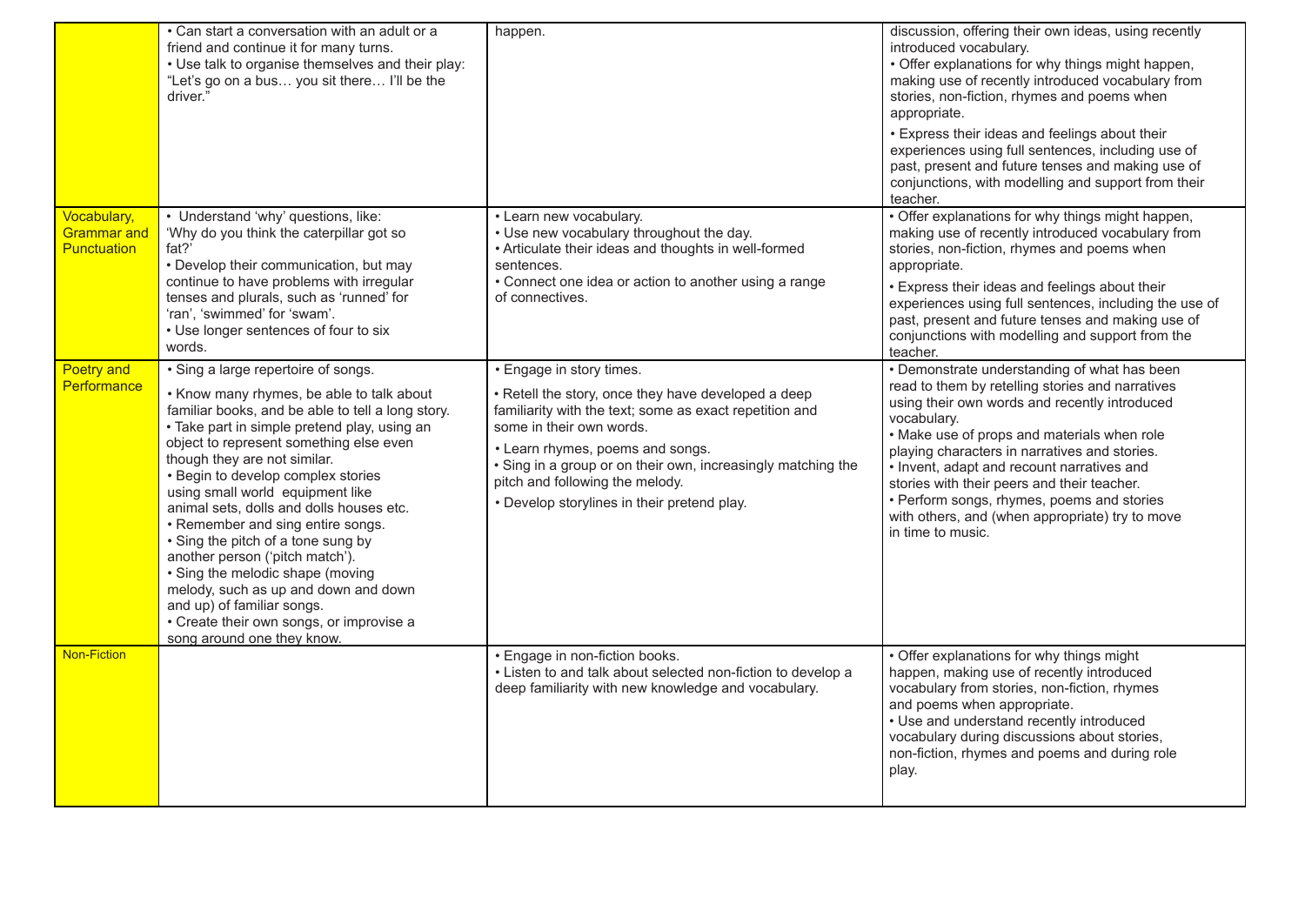|                                                                   | Year 1                                                                                                  | Year <sub>2</sub>                                                                                                                                             | Year <sub>3</sub>                                                                                                                                                             | Year <sub>4</sub>                                                                                                                                                              | Year <sub>5</sub>                                                                                                                                 | Year <sub>6</sub>                                                                                                         |
|-------------------------------------------------------------------|---------------------------------------------------------------------------------------------------------|---------------------------------------------------------------------------------------------------------------------------------------------------------------|-------------------------------------------------------------------------------------------------------------------------------------------------------------------------------|--------------------------------------------------------------------------------------------------------------------------------------------------------------------------------|---------------------------------------------------------------------------------------------------------------------------------------------------|---------------------------------------------------------------------------------------------------------------------------|
| <b>Transcri</b><br>ption -<br>Phonics<br>and<br>spelling<br>rules | To know all letters of<br>the alphabet and the<br>sounds which they<br>most commonly<br>represent.      | To segment spoken<br>$\bullet$<br>words into phonemes<br>and to represent<br>these with<br>graphemes, spelling<br>many of these words<br>correctly and making | To spell words with<br>$\bullet$<br>the / eɪ/ sound spelt<br>'ei', 'eigh', or 'ey' (e.g.<br>vein, weigh, eight,<br>neighbour, they, obey)<br>To spell words with<br>$\bullet$ | To spell words with /<br>shuhn/ endings spelt<br>with 'sion' (if the root<br>word ends in 'se', 'de'<br>or 'd', e.g. division,<br>invasion, confusion,<br>decision, collision, | To spell words with<br>$\bullet$<br>endings that sound<br>like / shuhs/ spelt<br>with -cious (e.g.<br>vicious, precious,<br>conscious, delicious, | To spell words<br>$\bullet$<br>ending in -able<br>and -ably (e.g.<br>adorable/<br>adorably,<br>applicable/<br>applicably, |
|                                                                   | To recognise<br>consonant digraphs<br>which have been<br>taught and the sounds<br>which they represent. | phonically-plausible<br>attempts at others.<br>To recognise new<br>$\bullet$<br>ways of spelling                                                              | the /ɪ/ sound spelt 'y'<br>in a position other<br>than at the end of<br>words (e.g. mystery,<br>gym).                                                                         | television).<br>To spell words with a /<br>shuhn/ sound spelt<br>with 'ssion' (if the root                                                                                     | malicious,<br>suspicious).<br>To spell words with<br>$\bullet$<br>endings that sound                                                              | considerable/<br>considerably,<br>tolerable/<br>tolerably).                                                               |
|                                                                   | To vowel digraphs<br>which have been<br>taught and the sounds<br>which they represent.                  | phonemes for which<br>one or more spellings<br>are already known<br>and to learn some<br>words with each                                                      | To spell words with a<br>/k/ sound spelt with<br>'ch' (e.g. scheme,<br>chorus, chemist,<br>echo, character).                                                                  | word ends in 'ss' or<br>'mit', e.g. expression,<br>discussion, confession,<br>permission,<br>admission).<br>To spell words with a /                                            | like / shuhs/ spelt<br>with -tious or -ious<br>(e.g. ambitious,<br>cautious, fictitious,<br>infectious,                                           | To spell words<br>ending in -ible and<br>-ibly (e.g.<br>possible/possibly,<br>horrible/horribly,<br>terrible/ terribly,   |
|                                                                   | To recognise words<br>with adjacent<br>consonants.                                                      | spelling, including<br>some common<br>homophones                                                                                                              | To spell words ending<br>in the /g/ sound spelt<br>'gue' and the /k/                                                                                                          | shuhn/ sound spelt<br>with 'tion' (if the root<br>word ends in 'te' or 't'                                                                                                     | nutritious).<br>To spell words with<br>$\bullet$<br>'silent' letters (e.g.<br>doubt, island, lamb,                                                | visible/visibly,<br>incredible/incredib<br>ly,                                                                            |
|                                                                   | To accurately spell<br>most words containing<br>the 40+ previously<br>taught phonemes and<br>GPCs.      | To apply further Y2<br>$\bullet$<br>spelling rules and<br>guidance*, which<br>includes:<br>the /d3/ sound                                                     | sound spelt 'que' (e.g.<br>league, tongue,<br>antique, unique).<br>To spell words with a /<br>$\bullet$<br>sh/ sound spelt with<br>'ch' (e.g. chef, chalet,                   | or has no definite root.<br>e.g. invention,<br>injection, action,<br>hesitation, completion).<br>To spell words with a /                                                       | solemn, thistle,<br>knight).<br>To spell words<br>$\bullet$<br>containing the letter                                                              | sensible/sensibly<br>To spell words<br>with a long /e/<br>sound spelt 'ie' or<br>'ei' after 'c' (e.g.                     |
|                                                                   | To spell some words in<br>a phonically plausible<br>way, even if<br>sometimes incorrect.                | spelt as 'ge' and'<br>dge' (e.g. fudge,<br>huge) or spelt as<br>'g' or 'j'<br>elsewhere in<br>words (e.g.<br>magic, adjust);                                  | machine, brochure).<br>To spell words with a<br>$\bullet$<br>short /u/ sound spelt<br>with 'ou' (e.g. young,<br>touch, double, trouble,<br>country).                          | shuhn/ sound spelt<br>with 'cian' (if the root<br>word ends in 'c' or 'cs',<br>e.g. musician,<br>electrician, magician,<br>politician,                                         | string 'ough' (e.g.<br>ought, bought,<br>thought, nought,<br>brought, fought,<br>rough, tough,<br>enough, cough,                                  | deceive, conceive,<br>receive, perceive,<br>ceiling) and<br>exceptions (e.g.<br>protein, caffeine,<br>seize).             |
|                                                                   | To apply Y1 spelling rules<br>and guidance*, which<br>includes:                                         | the /n/ sound<br>spelt 'kn' and 'gn                                                                                                                           | To spell words ending<br>$\bullet$<br>with the /zher/ sound                                                                                                                   | mathematician)<br>To spell words with the                                                                                                                                      | though, although,<br>dough, through,<br>thorough, borough,                                                                                        | To spell words<br>with endings                                                                                            |
|                                                                   | the sounds /f/, /l/,                                                                                    | the /r/ sound<br>spelt 'wr' (e.g.                                                                                                                             | spelt with 'sure' (e.g.                                                                                                                                                       | /s/ sound spelt with 'sc'<br>(e.g. sound spelt with                                                                                                                            | plough, bough).                                                                                                                                   | which sound like<br>/shuhl/ after a                                                                                       |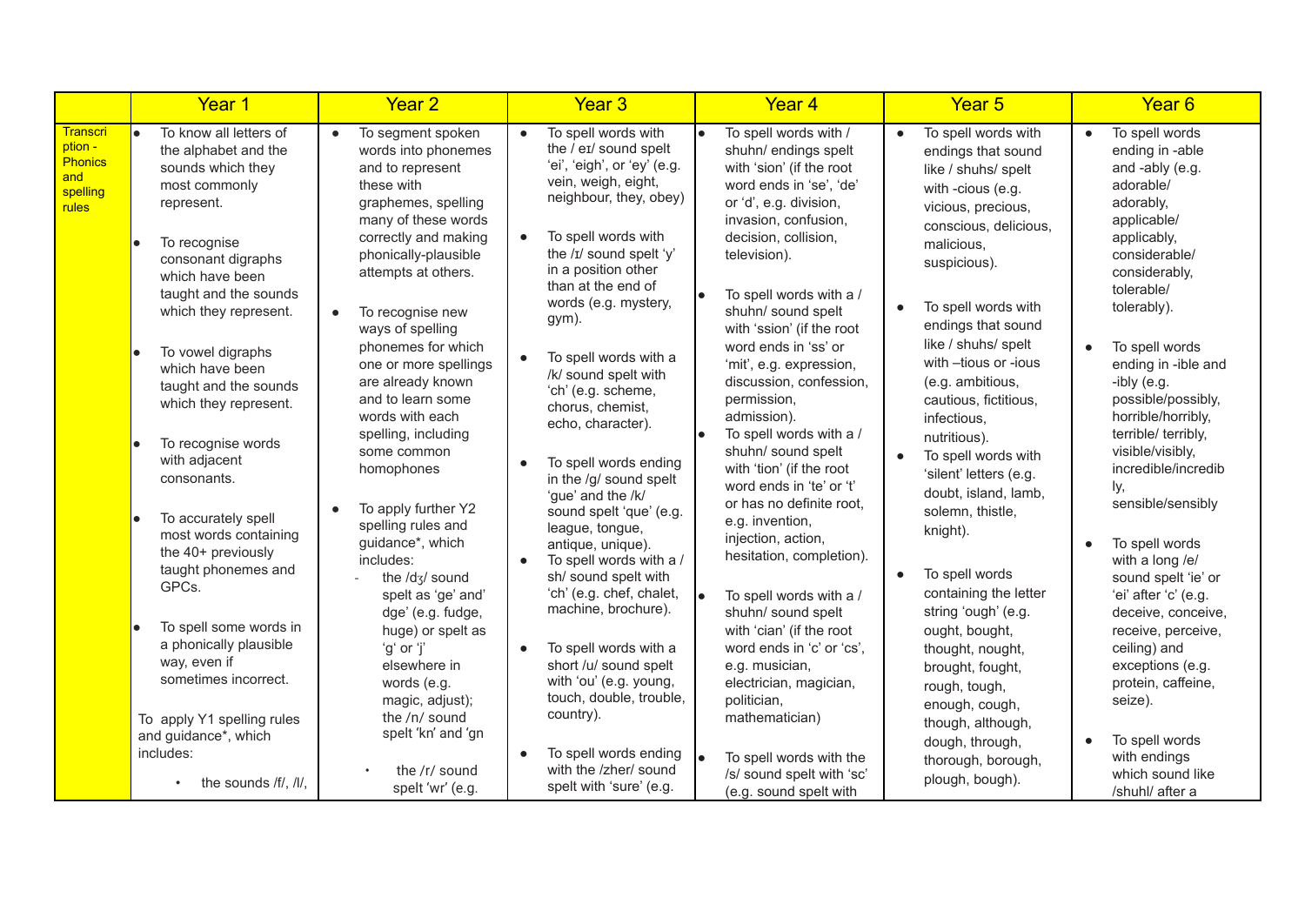| /s/, /z/ and /k/ spelt 'ff', 'll', | write,                                                 | measure, treasure,                 | 'sc' (e.g. science,   |           | vowel letter using     |
|------------------------------------|--------------------------------------------------------|------------------------------------|-----------------------|-----------|------------------------|
| 'ss', 'zz' and ck' and             | written);                                              | pleasure, enclosure).              | scene, discipline,    |           | 'cial' (e.g. official, |
| exceptions;                        |                                                        |                                    | fascinate, crescent). |           | special, artificial).  |
|                                    | the /l/ or /əl/                                        | To spell words ending<br>$\bullet$ |                       |           |                        |
| the /ŋ/ sound                      | sound spelt                                            | with the /cher/ sound              |                       | $\bullet$ | To spell words         |
| spelt 'n'                          | -le (e.g. little,                                      | spelt with 'ture' (e.g.            |                       |           | with endings           |
| before 'k' (e.g.                   | middle) or                                             | creature, furniture,               |                       |           | which sound like       |
| bank, think);                      | spelt -el (e.g.                                        | picture, nature,                   |                       |           | /shuhl/ after a        |
|                                    | camel, tunnel)                                         | adventure).                        |                       |           |                        |
| dividing words<br>$\bullet$        | or spelt -al                                           |                                    |                       |           | vowel letter using     |
| into syllables                     | (e.g. metal,                                           |                                    |                       |           | 'tial' (e.g. partial,  |
| (e.g. rabbit,                      | hospital) or                                           |                                    |                       |           | confidential,          |
| carrot);                           | spelt -il (e.g.                                        |                                    |                       |           | essential).            |
| the /tʃ/ sound<br>$\bullet$        | fossil, nostril);                                      |                                    |                       |           |                        |
| is usually spelt                   | the /ai/ sound                                         |                                    |                       |           |                        |
| as 'tch' and                       | spelt $-y$ (e.g.                                       |                                    |                       |           |                        |
| exceptions;                        | cry, fly, July);                                       |                                    |                       |           |                        |
|                                    | adding -es to                                          |                                    |                       |           |                        |
| the /v/ sound                      | nouns and                                              |                                    |                       |           |                        |
| at the end of                      | verbs ending                                           |                                    |                       |           |                        |
| words where                        | in -y where the                                        |                                    |                       |           |                        |
| the letter 'e'                     | 'y' is changed                                         |                                    |                       |           |                        |
| usually needs                      | to 'i' before the                                      |                                    |                       |           |                        |
| to be added                        | -es (e.g. flies,                                       |                                    |                       |           |                        |
| (e.g. have,                        | tries, carries);                                       |                                    |                       |           |                        |
| live);                             |                                                        |                                    |                       |           |                        |
|                                    | adding -ed, -ing,                                      |                                    |                       |           |                        |
| adding -s and<br>$\bullet$         | -er and -est to a                                      |                                    |                       |           |                        |
| -es to words                       | root word ending in                                    |                                    |                       |           |                        |
| (plural of                         | -y (e.g. skiing,                                       |                                    |                       |           |                        |
| nouns and the                      | replied) and                                           |                                    |                       |           |                        |
| third person                       | exceptions to the                                      |                                    |                       |           |                        |
| singular of                        | rules;                                                 |                                    |                       |           |                        |
| verbs);                            |                                                        |                                    |                       |           |                        |
| adding the                         | adding the endings<br>$-$ ing, $-$ ed, $-$ er, $-$ est |                                    |                       |           |                        |
| endings -ing,                      |                                                        |                                    |                       |           |                        |
| -ed and -er to                     | and $-y$ to words                                      |                                    |                       |           |                        |
| verbs where no                     | ending in -e with                                      |                                    |                       |           |                        |
| change is                          | a consonant                                            |                                    |                       |           |                        |
| needed to the                      | before (including                                      |                                    |                       |           |                        |
| root wood (e.g.                    | exceptions);                                           |                                    |                       |           |                        |
| buzzer, jumping);                  | adding -ing, -ed,                                      |                                    |                       |           |                        |
| adding -er and                     | $-er$ , $-est$ and $-y$ to words                       |                                    |                       |           |                        |
| -est to                            | of one syllable ending in a                            |                                    |                       |           |                        |
| adjectives                         |                                                        |                                    |                       |           |                        |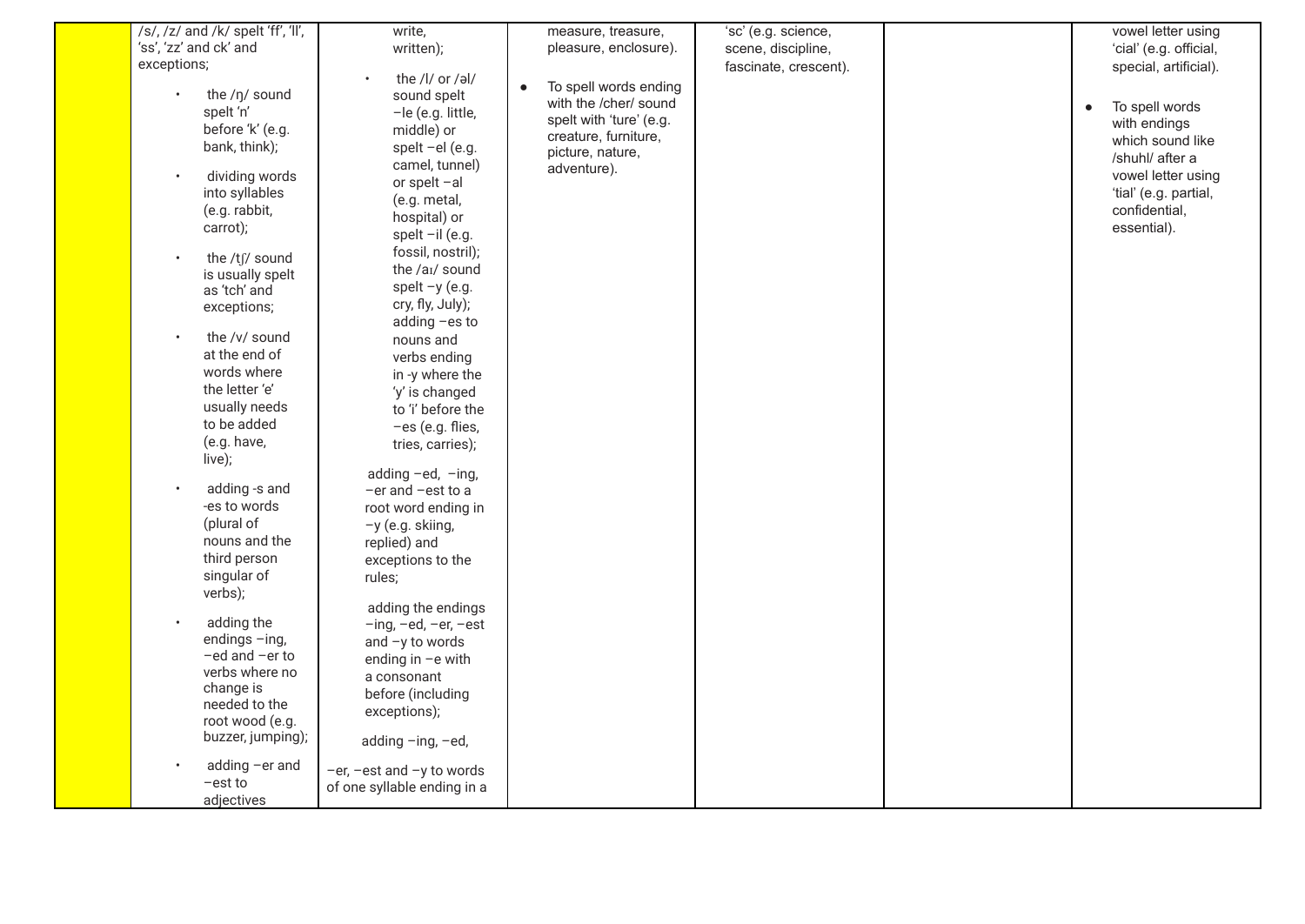| where no                     | single consonant letter       |  |  |
|------------------------------|-------------------------------|--|--|
| change is                    | after a single vowel letter   |  |  |
| needed to the                | (including exceptions);       |  |  |
| root word (e.g.              |                               |  |  |
| fresher,                     | the /o:/ sound                |  |  |
| grandest);                   | (or) spelt 'a'                |  |  |
|                              | before 'I' and 'II'           |  |  |
| spelling words               | (e.g. ball,                   |  |  |
| with the vowel               | always);                      |  |  |
| digraphs and                 |                               |  |  |
| trigraphs: - 'ai'            | the / N sound                 |  |  |
| and 'oi' - toy,              | spelt 'o' (e.g.               |  |  |
| enjoy, annoy); -             | other, mother,                |  |  |
| a-e, e-e, i-e,               | brother);                     |  |  |
| o-e and u-e -                | the /i:/ sound<br>$\bullet$   |  |  |
| 'ee'-'ea' - 'ea' -           | spelt                         |  |  |
| 'er' stressed                | -ey: the plural forms         |  |  |
| sound, - 'er'                | of these words are            |  |  |
| unstressed                   | made by the addition          |  |  |
| schwa sound, -               | of -s (e.g. donkeys,          |  |  |
| 'ir', - 'ur' 'oo'            | monkeys);                     |  |  |
| 'oo', - 'oa', 'oe'           |                               |  |  |
| 'ou'- 'ow' - 'ow'            | the /p/ sound                 |  |  |
| 'ue', ew - 'ie' "            | spelt 'a' after               |  |  |
| 'ie', - 'igh', 'or' -        | 'w' and 'qu'                  |  |  |
| 'ore', 'aw', 'au' -          | (e.g.<br>want,                |  |  |
| 'air' - 'ear' - 'ear'        | quantity,                     |  |  |
|                              | squash)                       |  |  |
| (e.g. bear, pear,            | the /3:/ sound                |  |  |
| wear);- 'are'                | spelt 'or' after              |  |  |
| spelling words<br>$\bullet$  | 'w' (e.g. word,               |  |  |
| ending with $-y$             | work, worm);                  |  |  |
| (e.g. funny, party,          |                               |  |  |
| family);                     | the /o:/ sound<br>$\bullet$   |  |  |
|                              | spelt 'ar' after              |  |  |
| spelling new<br>$\bullet$    | 'w' (e.g. warm,               |  |  |
| consonants 'ph'              | towards);                     |  |  |
| and 'wh' ,using 'k'          |                               |  |  |
| for the /k/ sound            | the /3/ sound spelt 's' (e.g. |  |  |
|                              | television, usual).           |  |  |
| To spell all Y1<br>$\bullet$ |                               |  |  |
| common                       |                               |  |  |
| exception words              | To spell most Y1<br>$\bullet$ |  |  |
| correctly.*                  | and Y2 common                 |  |  |
|                              | exception words               |  |  |
|                              | correctly                     |  |  |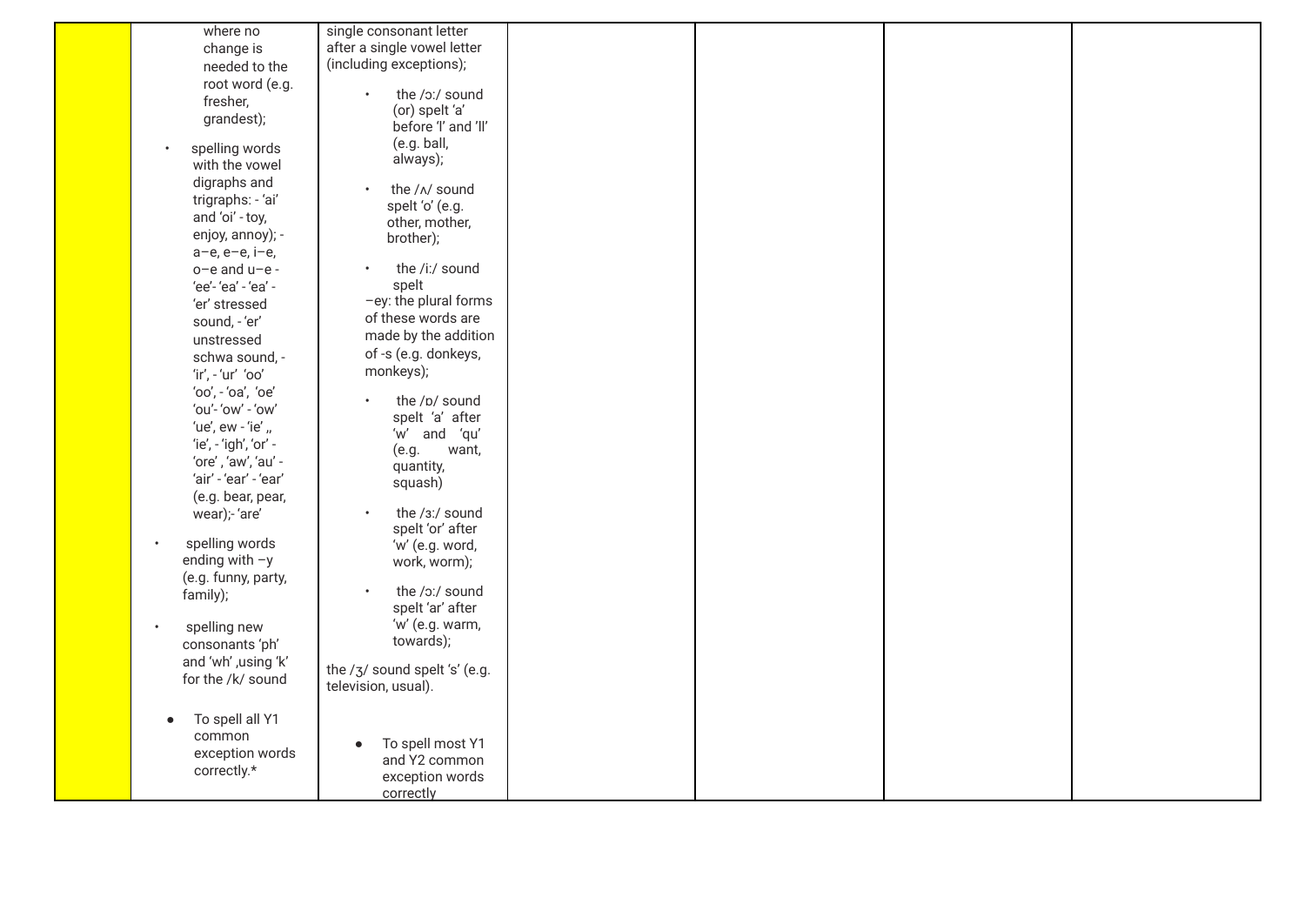|                                    | To spell days of<br>$\bullet$<br>the week<br>correctly                                                                                                                                                                                                                                                                          |                                                                                                                                    |                                                                                                                                                                                                                                                                                                                                                                                                                                                                                                                                                                                                                                                                                                                                                     |                                                                                                                                                                                                                                                                                                                                                                                                                                                                                                                                                                                                                                                                       |                                                                                                                                                                                                                                                                                                                                                                                                                                                                                  |                                                                                                                                                                                                                                                                                                                                                                                                                                                                                                                                                                                                                                                                                                                                                                                  |
|------------------------------------|---------------------------------------------------------------------------------------------------------------------------------------------------------------------------------------------------------------------------------------------------------------------------------------------------------------------------------|------------------------------------------------------------------------------------------------------------------------------------|-----------------------------------------------------------------------------------------------------------------------------------------------------------------------------------------------------------------------------------------------------------------------------------------------------------------------------------------------------------------------------------------------------------------------------------------------------------------------------------------------------------------------------------------------------------------------------------------------------------------------------------------------------------------------------------------------------------------------------------------------------|-----------------------------------------------------------------------------------------------------------------------------------------------------------------------------------------------------------------------------------------------------------------------------------------------------------------------------------------------------------------------------------------------------------------------------------------------------------------------------------------------------------------------------------------------------------------------------------------------------------------------------------------------------------------------|----------------------------------------------------------------------------------------------------------------------------------------------------------------------------------------------------------------------------------------------------------------------------------------------------------------------------------------------------------------------------------------------------------------------------------------------------------------------------------|----------------------------------------------------------------------------------------------------------------------------------------------------------------------------------------------------------------------------------------------------------------------------------------------------------------------------------------------------------------------------------------------------------------------------------------------------------------------------------------------------------------------------------------------------------------------------------------------------------------------------------------------------------------------------------------------------------------------------------------------------------------------------------|
| <b>Prefixes</b><br>and<br>suffixes | To use -s and -es to<br>$\bullet$<br>form regular plurals<br>correctly.<br>To use the prefix 'un-'<br>$\bullet$<br>accurately.<br>To successfully add<br>$\bullet$<br>the suffixes -ing,<br>-ed, -er and -est to<br>root words where no<br>change is needed in<br>the spelling of the<br>root words (e.g.<br>helped, quickest). | To add suffixes to<br>$\bullet$<br>spell most words<br>correctly in their<br>writing, e.g. -ment,<br>-ness, -ful, -less,<br>$-Iy.$ | To spell most words<br>$\bullet$<br>with the prefixes dis-,<br>mis-, bi-, re- and de-<br>correctly (e.g.<br>disobey, mistreat,<br>bicycle, reapply,<br>defuse).<br>To spell most words<br>$\bullet$<br>with the suffix -ly with<br>no change to the root<br>word; root words that<br>end in 'le', 'al' or 'ic'<br>and the exceptions to<br>the rules.<br>To spell words with<br>added suffixes<br>beginning with a<br>vowel (-er/-ed/- ing)<br>to words with more<br>than one syllable<br>(unstressed last<br>syllable, e.g.<br>limiting offering).<br>To spell words with<br>added suffixes<br>beginning with a<br>vowel (-er/-ed/-<br>en/-ing) to words<br>with more than one<br>syllable (stressed<br>last syllable, e.g.<br>forgotten beginning | To spell most words<br>with the prefixes in-,<br>il-, im-, ir-, sub-,<br>super-, anti-, auto-,<br>inter-, ex- and non-<br>(e.g. incorrect, illegal,<br>impossible, irrelevant,<br>substandard,<br>superhero, autograph,<br>antisocial, intercity,<br>exchange, nonsense).<br>To form nouns with the<br>suffix -ation (e.g.<br>information, adoration,<br>sensation,<br>preparation,<br>admiration).<br>To spell words with the<br>suffix -ous with no<br>change to root words,<br>no definitive root word,<br>words ending in 'y',<br>'our' or 'e' and the<br>exceptions to the rule<br>(e.g. joyous, fabulous,<br>mysterious, rigorous,<br>famous,<br>advantageous). | To convert nouns or<br>adjectives into verbs<br>using the suffix -ate<br>(e.g. activate,<br>motivate,<br>communicate).<br>To convert nouns or<br>adjectives into verbs<br>using the suffix -ise<br>(e.g. criticise,<br>advertise, capitalise).<br>To convert nouns or<br>adjectives into verbs<br>using the suffix -ify<br>(e.g. signify, falsify,<br>glorify).<br>To convert nouns or<br>adjectives into verbs<br>using the suffix -en<br>(e.g. blacken,<br>brighten, flatten). | To use their<br>$\bullet$<br>knowledge of<br>adjectives ending in<br>-ant to spell nouns<br>ending in<br>-ance/-ancy (e.g.<br>observant,<br>observance,<br>expectant, hesitant,<br>hesitancy, tolerant,<br>tolerance,<br>substance).<br>To use their<br>knowledge of<br>adjectives ending in<br>-ent to spell nouns<br>ending in<br>-ence/-ency (e.g.<br>innocent, innocence,<br>decent, decency,<br>frequent, frequency,<br>confident,<br>confidence,<br>obedient, obedience,<br>independent).<br>To spell words by<br>$\bullet$<br>adding suffixes<br>beginning with vowel<br>letters to words<br>ending in -fer (e.g.<br>referring, referred,<br>referral, preferring,<br>preferred,<br>transferring,<br>transferred,<br>reference, referee,<br>preference,<br>transference). |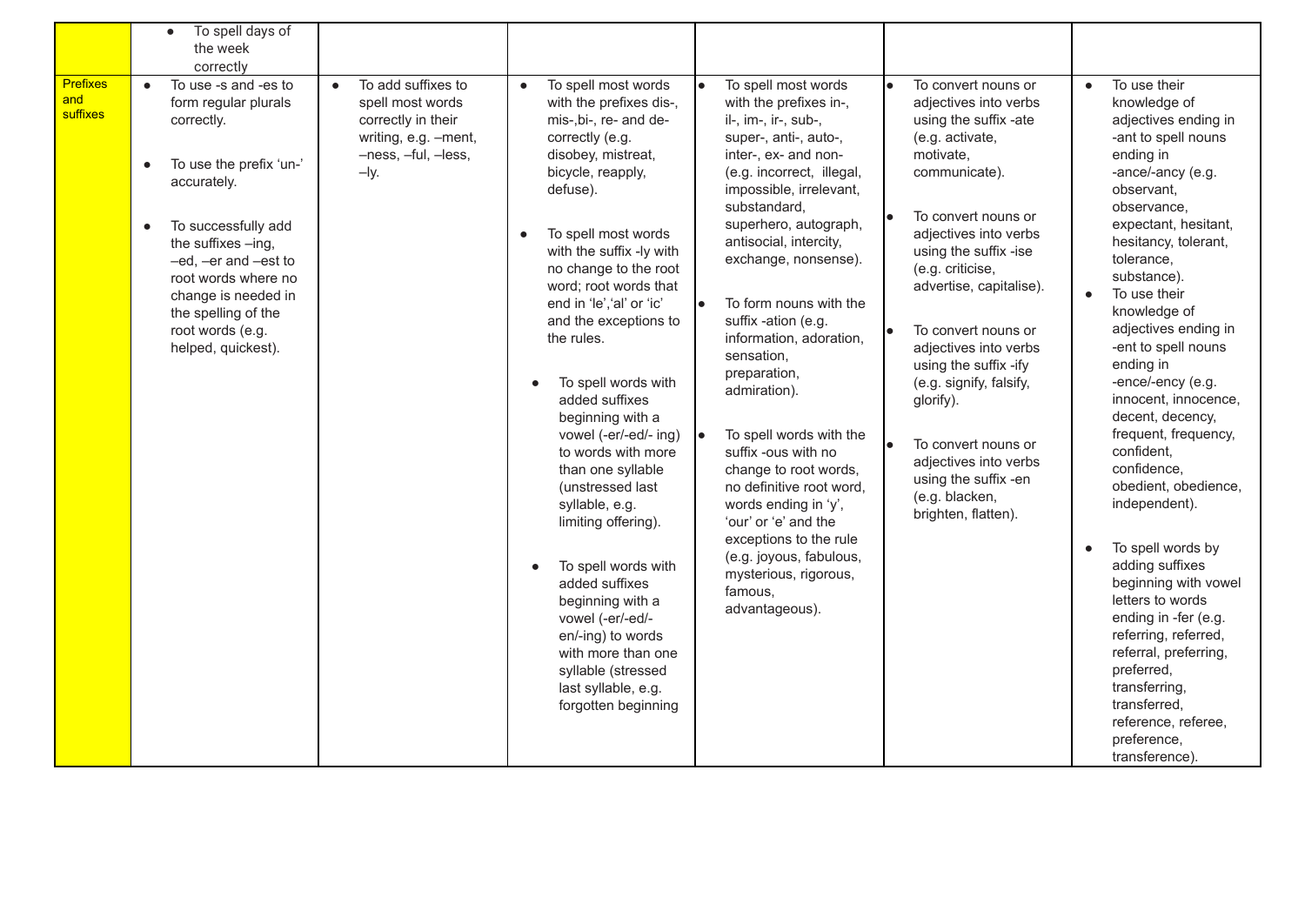| <b>Other</b><br>spelling<br>conventi<br>ons   | To spell simple<br>$\bullet$<br>compound words<br>To read words that<br>$\bullet$<br>they have spelt.<br>To take part in the<br>$\bullet$<br>process of<br>segmenting spoken<br>words into phonemes<br>before choosing<br>graphemes to<br>represent those<br>phonemes | To spell more words<br>with contracted forms.<br>e.g. can't, didn't,<br>hasn't, couldn't, it's,<br>l'II.<br>To learn the<br>possessive singular<br>apostrophe<br>To write, from<br>memory, simple<br>sentences dictated by<br>the teacher that<br>include words using<br>the GPCs, common<br>exception words and<br>punctuation taught so<br>far.<br>To segment spoken<br>$\bullet$<br>words into phonemes<br>and to then represent<br>all of the phonemes<br>using graphemes in<br>the right order for both<br>for single- syllable and<br>multi-syllabic words.<br>To self-correct<br>misspellings of words<br>that pupils have been<br>taught to spell (this<br>may require support<br>to recognise<br>misspellings). | To spell some more<br>$\bullet$<br>complex<br>homophones and<br>near-homophones,<br>including here/hear,<br>brake/break and<br>mail/ male.<br>To use the first two<br>or three letters of a<br>word to check its<br>spelling in a<br>dictionary | To spell words that<br>use the possessive<br>apostrophe with<br>plural words,<br>including irregular<br>plurals (e.g. girls',<br>boys', babies',<br>children's, men's,<br>mice's).<br>To use their spelling<br>knowledge to use a<br>dictionary more<br>efficiently. | To spell complex<br>homophones and<br>near-homophones,<br>including<br>who's/whose and<br>stationary/stationery<br>To use the first<br>$\bullet$<br>three or four letters<br>of a word to check<br>spelling, meaning or<br>both of these in a<br>dictionary. | To spell<br>$\bullet$<br>homophones and<br>near homophones<br>that include nouns<br>that end in -ce/-cy<br>and verbs that end<br>in -se/-sy (e.g.<br>practice/ practise,<br>licence/license,<br>advice/advise).<br>To spell words that<br>$\bullet$<br>contain hyphens<br>(e.g. co-ordinate,<br>re-enter, co-<br>operate, co-own).<br>To use knowledge of<br>$\bullet$<br>of morphology and<br>etymology in<br>spelling and<br>understand that the<br>spelling of some<br>words needs to be<br>learnt specifically.<br>To use dictionaries<br>$\bullet$<br>and thesauruses to<br>check the spelling<br>and meaning of<br>words and<br>confidently find<br>synonyms and<br>antonyms. |
|-----------------------------------------------|-----------------------------------------------------------------------------------------------------------------------------------------------------------------------------------------------------------------------------------------------------------------------|--------------------------------------------------------------------------------------------------------------------------------------------------------------------------------------------------------------------------------------------------------------------------------------------------------------------------------------------------------------------------------------------------------------------------------------------------------------------------------------------------------------------------------------------------------------------------------------------------------------------------------------------------------------------------------------------------------------------------|-------------------------------------------------------------------------------------------------------------------------------------------------------------------------------------------------------------------------------------------------|----------------------------------------------------------------------------------------------------------------------------------------------------------------------------------------------------------------------------------------------------------------------|--------------------------------------------------------------------------------------------------------------------------------------------------------------------------------------------------------------------------------------------------------------|-------------------------------------------------------------------------------------------------------------------------------------------------------------------------------------------------------------------------------------------------------------------------------------------------------------------------------------------------------------------------------------------------------------------------------------------------------------------------------------------------------------------------------------------------------------------------------------------------------------------------------------------------------------------------------------|
| <b>Transcri</b><br>ption -<br>handwriti<br>ng | To write lower case<br>and capital letters in<br>the correct direction,<br>starting and finishing<br>in the right place with                                                                                                                                          | To write capital letters<br>$\bullet$<br>and digits of the<br>correct size,<br>orientation and<br>relationship to one                                                                                                                                                                                                                                                                                                                                                                                                                                                                                                                                                                                                    | To use a neat, joined<br>$\bullet$<br>handwriting style with<br>increasing accuracy<br>and speed                                                                                                                                                | To use the diagonal<br>$\bullet$<br>and horizontal strokes<br>that are needed to join<br>letters and understand<br>which letters, when<br>adjacent to one                                                                                                            | To increase the<br>$\bullet$<br>speed of their<br>handwriting so that<br>problems with<br>forming letters do not                                                                                                                                             | To write legibly,<br>fluently and with<br>increasing speed by:<br>choosing which<br>shape of a letter<br>to use when                                                                                                                                                                                                                                                                                                                                                                                                                                                                                                                                                                |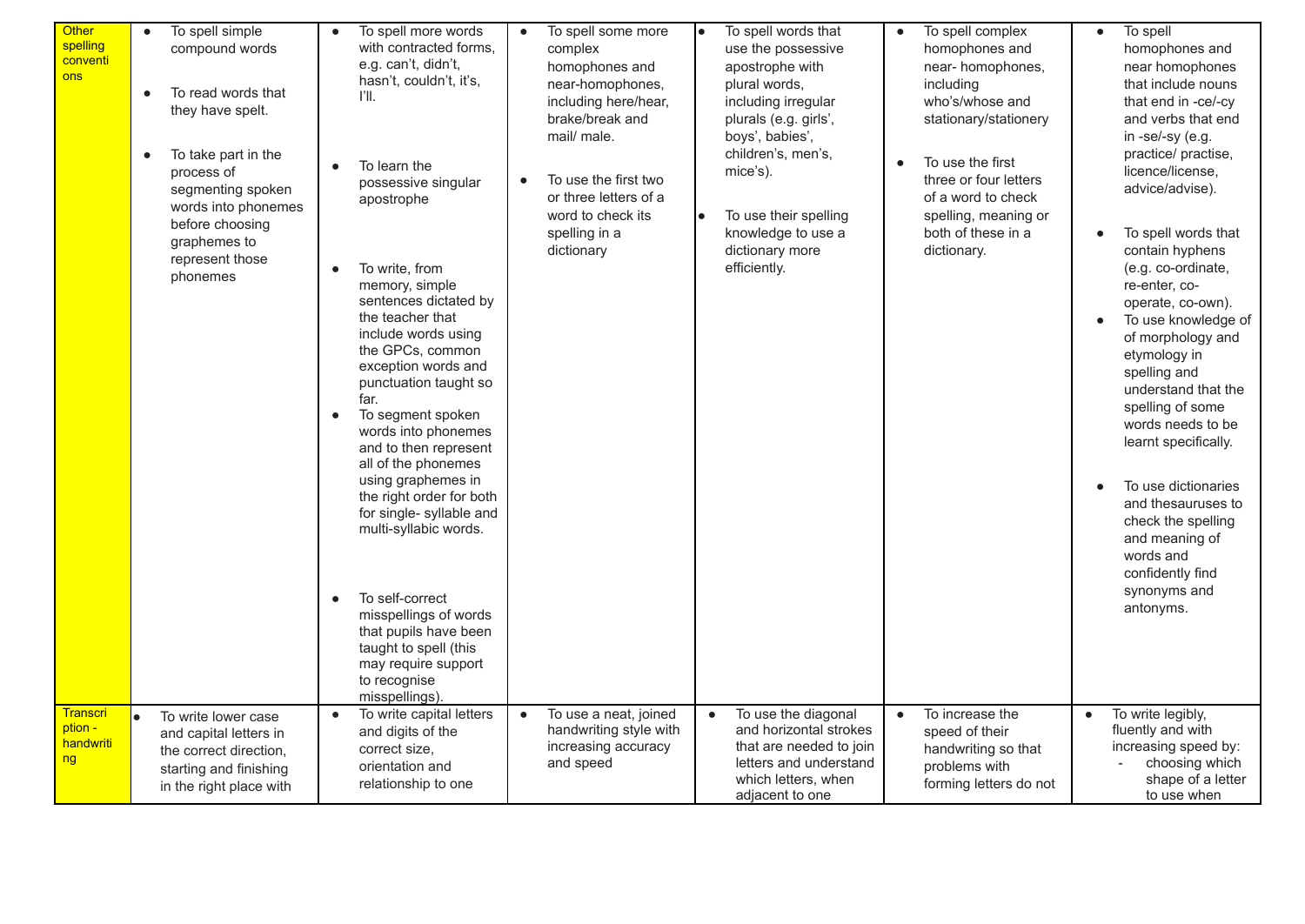|                 | a good level of<br>consistency.<br>To sit correctly at a<br>table, holding a pencil<br>comfortably and<br>correctly.<br>To form digits 0-9<br>To understand which<br>letters belong to which<br>handwriting 'families'<br>(i.e. letters that are<br>formed in similar<br>ways) and to practise<br>these.                                                                                                                                                                                                                                                           | another and to lower<br>case letters.<br>To form lower case<br>letters of the correct<br>size, relative to one<br>another.<br>To use spacing<br>between words that<br>reflects the size of<br>the letters                                                                                                                                                                                                                                                                                                                                                |                                                                                                                                                                                                                                                                                                                                                                                                                 | another, are best left<br>unjoined<br>increase the legibility,<br>$\bullet$<br>consistency and<br>quality of their<br>handwriting [for<br>example, by ensuring<br>that the downstrokes<br>of letters are parallel<br>and equidistant; that<br>lines of writing are<br>spaced sufficiently so<br>that the ascenders<br>and descenders of<br>letters do not touch.                                                                                                                                                                    | get in the way of<br>writing down what<br>they want to say.<br>To be clear about<br>$\bullet$<br>what standard of<br>handwriting is<br>appropriate for a<br>particular task, e.g.<br>quick notes or a final<br>handwritten version<br>To confidently use<br>$\bullet$<br>diagonal and<br>horizontal joining<br>strokes throughout<br>their independent<br>writing in a legible,<br>fluent and speedy<br>way                                                                    | given choices<br>and deciding<br>whether or not to<br>join specific<br>letters<br>choosing the<br>writing<br>implement that is<br>best suited for a<br>task.<br>To know when to<br>$\bullet$<br>use an unjoined<br>style e.g. labels,<br>diagrams, form<br>filling etc.                                                                                                                                                                                                |
|-----------------|--------------------------------------------------------------------------------------------------------------------------------------------------------------------------------------------------------------------------------------------------------------------------------------------------------------------------------------------------------------------------------------------------------------------------------------------------------------------------------------------------------------------------------------------------------------------|----------------------------------------------------------------------------------------------------------------------------------------------------------------------------------------------------------------------------------------------------------------------------------------------------------------------------------------------------------------------------------------------------------------------------------------------------------------------------------------------------------------------------------------------------------|-----------------------------------------------------------------------------------------------------------------------------------------------------------------------------------------------------------------------------------------------------------------------------------------------------------------------------------------------------------------------------------------------------------------|-------------------------------------------------------------------------------------------------------------------------------------------------------------------------------------------------------------------------------------------------------------------------------------------------------------------------------------------------------------------------------------------------------------------------------------------------------------------------------------------------------------------------------------|--------------------------------------------------------------------------------------------------------------------------------------------------------------------------------------------------------------------------------------------------------------------------------------------------------------------------------------------------------------------------------------------------------------------------------------------------------------------------------|------------------------------------------------------------------------------------------------------------------------------------------------------------------------------------------------------------------------------------------------------------------------------------------------------------------------------------------------------------------------------------------------------------------------------------------------------------------------|
| Compo<br>sition | To say out loud what<br>$\bullet$<br>they are going to write<br>about.<br>To compose a<br>$\bullet$<br>sentence orally before<br>writing it.<br>To sequence<br>$\bullet$<br>sentences to form<br>short narratives.<br>To discuss what they<br>$\bullet$<br>have written with the<br>teacher or other<br>pupils.<br>To reread their<br>$\bullet$<br>writing to check that<br>it makes sense and<br>to independently<br>begin to make<br>changes.<br>To read their writing<br>$\bullet$<br>aloud clearly enough<br>to be heard by their<br>peers and the<br>teacher. | To write narratives<br>$\bullet$<br>about personal<br>experiences and<br>those of others (real<br>and fictional).<br>To write about real<br>$\bullet$<br>events.<br>To write simple<br>poetry.<br>To plan what they<br>$\bullet$<br>are going to write<br>about, including<br>writing down ideas<br>and/or key words<br>and new vocabulary<br>To encapsulate what<br>$\bullet$<br>they want to say,<br>sentence by<br>sentence.<br>To make simple<br>$\bullet$<br>additions, revisions<br>and corrections to<br>their own writing by<br>evaluating their | To begin to use ideas<br>$\bullet$<br>from their own<br>reading and<br>modelled examples<br>to plan their writing.<br>To proofread their<br>own and others' work<br>to check for errors<br>(with increasing<br>accuracy) and to<br>make improvements.<br>To begin to organise<br>their writing into<br>paragraphs around a<br>theme.<br>To compose and<br>rehearse sentences<br>orally (including<br>dialogue). | To compose and<br>$\bullet$<br>rehearse verbally<br>orally (including<br>dialogue),<br>progressively building<br>a varied and rich<br>vocabulary and an<br>increasing range of<br>sentence structures.<br>To consistently<br>$\bullet$<br>organise their writing<br>into paragraphs<br>around a theme to<br>add cohesion and to<br>aid the reader.<br>To proofread<br>$\bullet$<br>consistently and<br>amend their own and<br>others' writing,<br>correcting errors in<br>grammar, punctuation<br>and spelling and<br>adding nouns/ | To plan their writing<br>$\bullet$<br>by identifying the<br>audience for and<br>purpose of the<br>writing, selecting the<br>appropriate form and<br>using other similar<br>writing as models for<br>their own.<br>To consider, when<br>$\bullet$<br>planning narratives,<br>how authors have<br>developed<br>characters and<br>settings in what<br>pupils have read,<br>listened to or seen<br>performed.<br>To proofread work to<br>$\bullet$<br>précis longer<br>passages by | To note down and<br>$\bullet$<br>develop initial ideas,<br>drawing on reading<br>and research where<br>necessary.<br>To use further<br>$\bullet$<br>organisational and<br>presentational<br>devices to structure<br>text and to guide the<br>reader (e.g. headings,<br>bullet points,<br>underlining).<br>To use a wide range<br>$\bullet$<br>of devices to build<br>cohesion within and<br>across paragraphs.<br>To habitually<br>$\bullet$<br>proofread for spelling |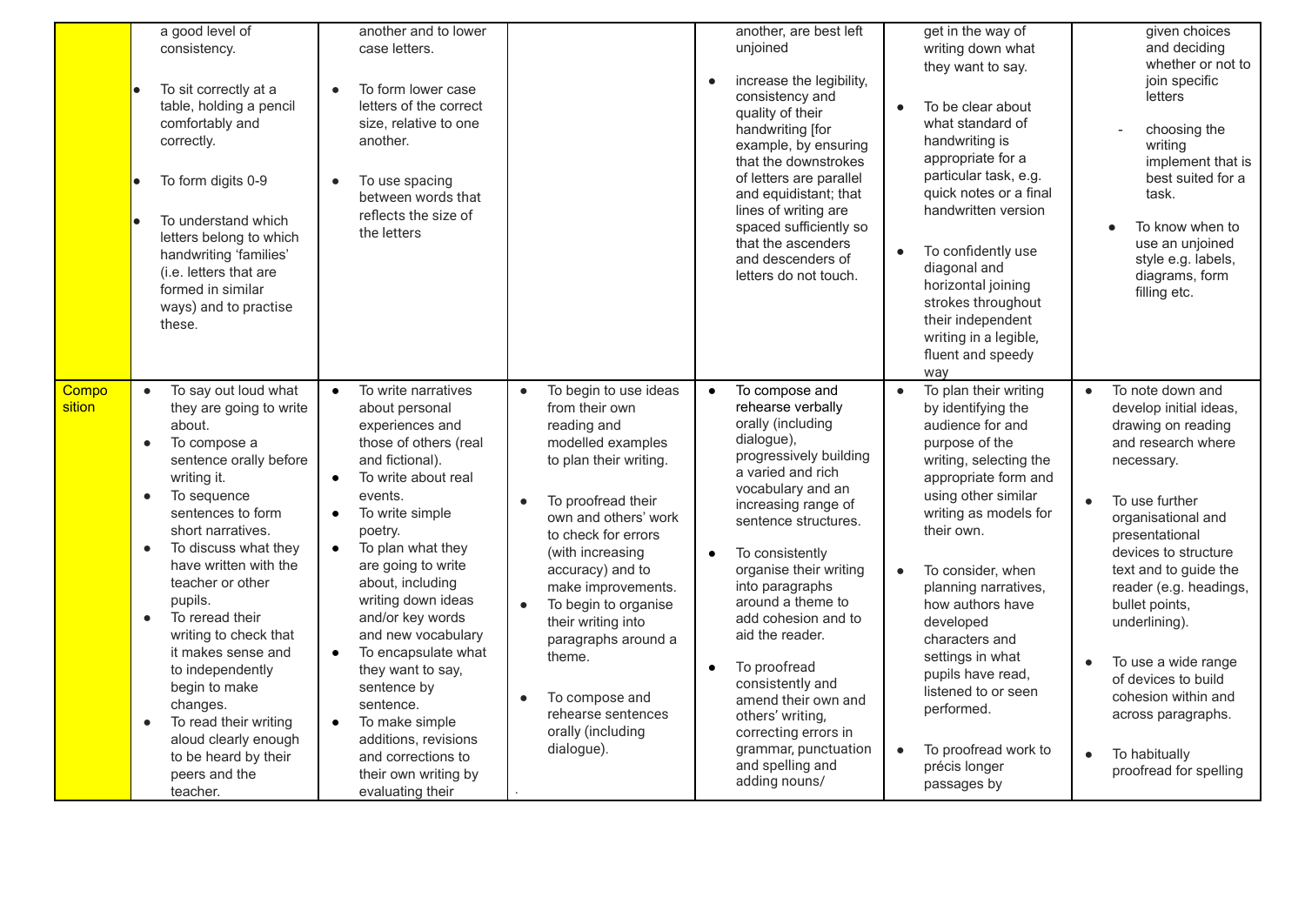|                                     | To use adjectives to<br>$\bullet$ | writing with the                                              |                                               | pronouns for                     | removing                                          | and punctuation                                 |
|-------------------------------------|-----------------------------------|---------------------------------------------------------------|-----------------------------------------------|----------------------------------|---------------------------------------------------|-------------------------------------------------|
|                                     | describe                          | teacher and other                                             |                                               | cohesion                         | unnecessary                                       | errors.                                         |
|                                     | To use a number of<br>$\bullet$   | pupils.                                                       |                                               |                                  | repetition or                                     |                                                 |
|                                     | simple features of                |                                                               |                                               |                                  | irrelevant details.                               | To propose changes                              |
|                                     | different text types              |                                                               |                                               |                                  |                                                   | to vocabulary,                                  |
|                                     | and to make relevant              | To reread to check                                            |                                               |                                  | To consistently link<br>$\bullet$<br>ideas across | grammar and<br>punctuation to                   |
|                                     | choices about subject             | that their writing<br>makes sense and that                    |                                               |                                  | paragraphs.                                       | enhance effects and                             |
|                                     | matter and<br>appropriate         | the correct tense is                                          |                                               |                                  |                                                   | clarify meaning.                                |
|                                     | vocabulary choices.               | used throughout.                                              |                                               |                                  | To proofread their<br>$\bullet$                   |                                                 |
|                                     |                                   |                                                               |                                               |                                  | work to assess the                                | To recognise how                                |
|                                     | To start to engage<br>$\bullet$   |                                                               |                                               |                                  | effectiveness of their                            | words are related by                            |
|                                     | readers by using                  | To proofread to check                                         |                                               |                                  | own and others'                                   | meaning as                                      |
|                                     | adjectives to describe.           | for errors in spelling,                                       |                                               |                                  | writing and to make                               | synonyms and                                    |
|                                     |                                   | grammar and                                                   |                                               |                                  | necessary                                         | antonyms and to use                             |
|                                     |                                   | punctuation (e.g. to                                          |                                               |                                  | corrections and                                   | this knowledge to                               |
|                                     |                                   | check that the ends of                                        |                                               |                                  | improvements                                      | make improvements                               |
|                                     |                                   | sentences are                                                 |                                               |                                  |                                                   | to their writing                                |
|                                     |                                   | punctuated correctly).<br>To write for different<br>$\bullet$ |                                               |                                  |                                                   |                                                 |
|                                     |                                   | purposes with an                                              |                                               |                                  |                                                   |                                                 |
|                                     |                                   | awareness of an                                               |                                               |                                  |                                                   |                                                 |
|                                     |                                   | increased amount of                                           |                                               |                                  |                                                   |                                                 |
|                                     |                                   | fiction and non-fiction                                       |                                               |                                  |                                                   |                                                 |
|                                     |                                   | structures.                                                   |                                               |                                  |                                                   |                                                 |
|                                     |                                   | To use new<br>$\bullet$                                       |                                               |                                  |                                                   |                                                 |
|                                     |                                   | vocabulary from their                                         |                                               |                                  |                                                   |                                                 |
|                                     |                                   | reading, their<br>discussions about it                        |                                               |                                  |                                                   |                                                 |
|                                     |                                   | (one-to-one and as a                                          |                                               |                                  |                                                   |                                                 |
|                                     |                                   | whole class) and from                                         |                                               |                                  |                                                   |                                                 |
|                                     |                                   | their wider                                                   |                                               |                                  |                                                   |                                                 |
|                                     |                                   | experiences.                                                  |                                               |                                  |                                                   |                                                 |
|                                     |                                   | To read aloud what<br>$\bullet$                               |                                               |                                  |                                                   |                                                 |
|                                     |                                   | they have written with                                        |                                               |                                  |                                                   |                                                 |
|                                     |                                   | appropriate intonation                                        |                                               |                                  |                                                   |                                                 |
|                                     |                                   | to make the meaning<br>clear                                  |                                               |                                  |                                                   |                                                 |
| <b>Writing</b>                      | To use simple<br>$\bullet$        | To use the present<br>$\bullet$                               | To demonstrate an                             | To write a range of<br>$\bullet$ | To consistently<br>$\bullet$                      | To write effectively for a                      |
|                                     | sentence structures.              | tense and the past                                            | increasing                                    | narratives and                   | produce sustained                                 | range of purposes and                           |
| <u>vocabul</u>                      |                                   | tense mostly                                                  | understanding of                              | non-fiction pieces               | and accurate writing                              | audiences, selecting the                        |
| <mark>ary,</mark>                   | To use the joining<br>$\bullet$   | correctly and                                                 | purpose and audience<br>by discussing writing | using a consistent               | from different                                    | appropriate form and                            |
| <u>gramm</u><br><mark>ar and</mark> | word (conjunction)                | consistently.                                                 | similar to that which                         | and appropriate                  | narrative and                                     | drawing independently<br>on what they have read |
|                                     |                                   |                                                               |                                               | structure (including             | non-fiction genres                                |                                                 |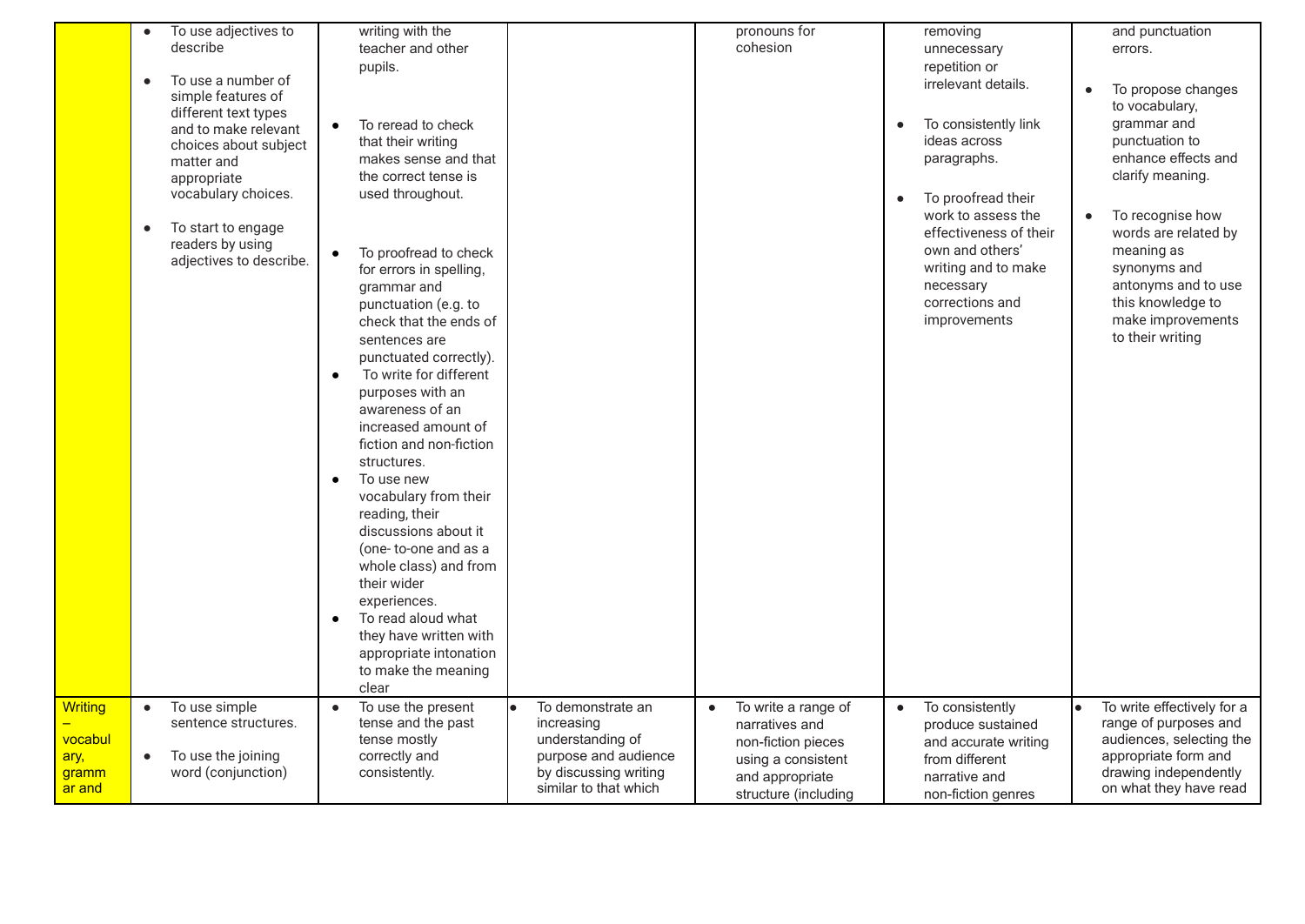| punctua<br>tion | 'and' to link ideas and<br>sentences.<br>To begin to form<br>simple compound<br>sentences | To form sentences<br>with different forms:<br>statement, question,<br>exclamation,<br>command.<br>To use some features<br>of written Standard<br>English.<br>To using<br>$\bullet$       | they are planning to<br>write in order to<br>understand and learn<br>from its structure.<br>vocabulary and<br>grammar.<br>To begin to use the<br>structure of a wider<br>range of text types<br>(including the use of<br>simple layout devices | genre-specific layout<br>devices).<br>To write a range of<br>narratives that are<br>well- structured and<br>well-paced.<br>To create detailed<br>settings, characters | with appropriate<br>structure,<br>organisation and<br>layout devices for a<br>range of audiences<br>and purposes.<br>To describe<br>settings, characters<br>and atmosphere<br>with carefully- | as models for their own<br>writing (including literary<br>language,<br>characterisation,<br>structure, etc.).<br>To distinguish between the<br>language of speech and<br>writing and to choose the<br>appropriate level of<br>formality. |
|-----------------|-------------------------------------------------------------------------------------------|------------------------------------------------------------------------------------------------------------------------------------------------------------------------------------------|------------------------------------------------------------------------------------------------------------------------------------------------------------------------------------------------------------------------------------------------|-----------------------------------------------------------------------------------------------------------------------------------------------------------------------|-----------------------------------------------------------------------------------------------------------------------------------------------------------------------------------------------|------------------------------------------------------------------------------------------------------------------------------------------------------------------------------------------------------------------------------------------|
|                 |                                                                                           | co-ordination<br>(or/and/but).<br>To use some<br>subordination                                                                                                                           | in non-fiction).<br>To make deliberate<br>ambitious word                                                                                                                                                                                       | and plot in narratives<br>to engage the reader<br>and to add<br>atmosphere.                                                                                           | chosen vocabulary<br>to enhance mood.<br>clarify meaning and<br>create pace.                                                                                                                  | To use question tags in<br>informal writing<br>To select vocabulary and<br>grammatical structures that                                                                                                                                   |
|                 |                                                                                           | (when/if/<br>that/because).<br>To use expanded<br>$\bullet$<br>noun phrases to                                                                                                           | choices to add detail.<br>To begin to create<br>settings, characters<br>and plot in narratives.                                                                                                                                                | To begin to read<br>aloud their own<br>writing, to a group or<br>the whole class,<br>using appropriate                                                                | To regularly use<br>$\bullet$<br>dialogue to convey<br>a character and to<br>advance the action.                                                                                              | reflect what the writing<br>requires e.g.<br>recognising<br>vocabulary and                                                                                                                                                               |
|                 |                                                                                           | describe and specify<br>To use capital letters<br>$\bullet$<br>for names, places,<br>the days of the week                                                                                | To try to maintain the<br>correct tense<br>(including the present<br>perfect tense)                                                                                                                                                            | intonation and to<br>control the tone and<br>volume so that the<br>meaning is clear. :                                                                                | To perform their<br>$\bullet$<br>own compositions<br>confidently using<br>appropriate                                                                                                         | structures that are<br>appropriate for<br>formal speech and<br>writing, including<br>subjunctive forms                                                                                                                                   |
|                 |                                                                                           | and the personal<br>pronoun 'l'.<br>To use finger spaces.                                                                                                                                | throughout a piece of<br>writing with accurate<br>subject/verb<br>agreement.                                                                                                                                                                   | To develop their<br>understanding of the reader<br>by:<br>extending the range of<br>$\bullet$<br>sentences with more<br>than one clause by                            | intonation, volume<br>and movement so<br>that meaning is<br>clear.                                                                                                                            | using passive<br>verbs to affect the<br>presentation of<br>information in a<br>sentence                                                                                                                                                  |
|                 |                                                                                           | To use full stops to<br>$\bullet$<br>end sentences.<br>To begin to use<br>$\bullet$                                                                                                      | To use 'a' or 'an'<br>correctly throughout a<br>piece of writing.                                                                                                                                                                              | using a wider range of<br>conjunctions,<br>including when, if,<br>because, although                                                                                   | To use a range of<br>$\bullet$<br>adverbs and modal<br>verbs to indicate<br>degrees of                                                                                                        | using the perfect<br>form of verbs to<br>mark relationships<br>of time and cause                                                                                                                                                         |
|                 |                                                                                           | question marks and<br>exclamation marks.<br>To recognise and use<br>$\bullet$<br>the terms letter,<br>capital letter, word,<br>singular, plural,<br>sentence,<br>punctuation, full stop, | To use subordinate<br>clauses, extending the<br>range of sentences<br>with more than one<br>clause by using a<br>wider range of<br>conjunctions, including<br>when, if, because, and<br>although.                                              | using the present<br>perfect form of verbs<br>in contrast to the past<br>tense<br>choosing nouns or<br>pronouns<br>appropriately for                                  | possibility, e.g.<br>surely, perhaps,<br>should, might, etc.<br>To ensure the<br>$\bullet$<br>consistent and<br>correct use of tense                                                          | using expanded<br>noun phrases to<br>convey<br>complicated<br>information<br>concisely                                                                                                                                                   |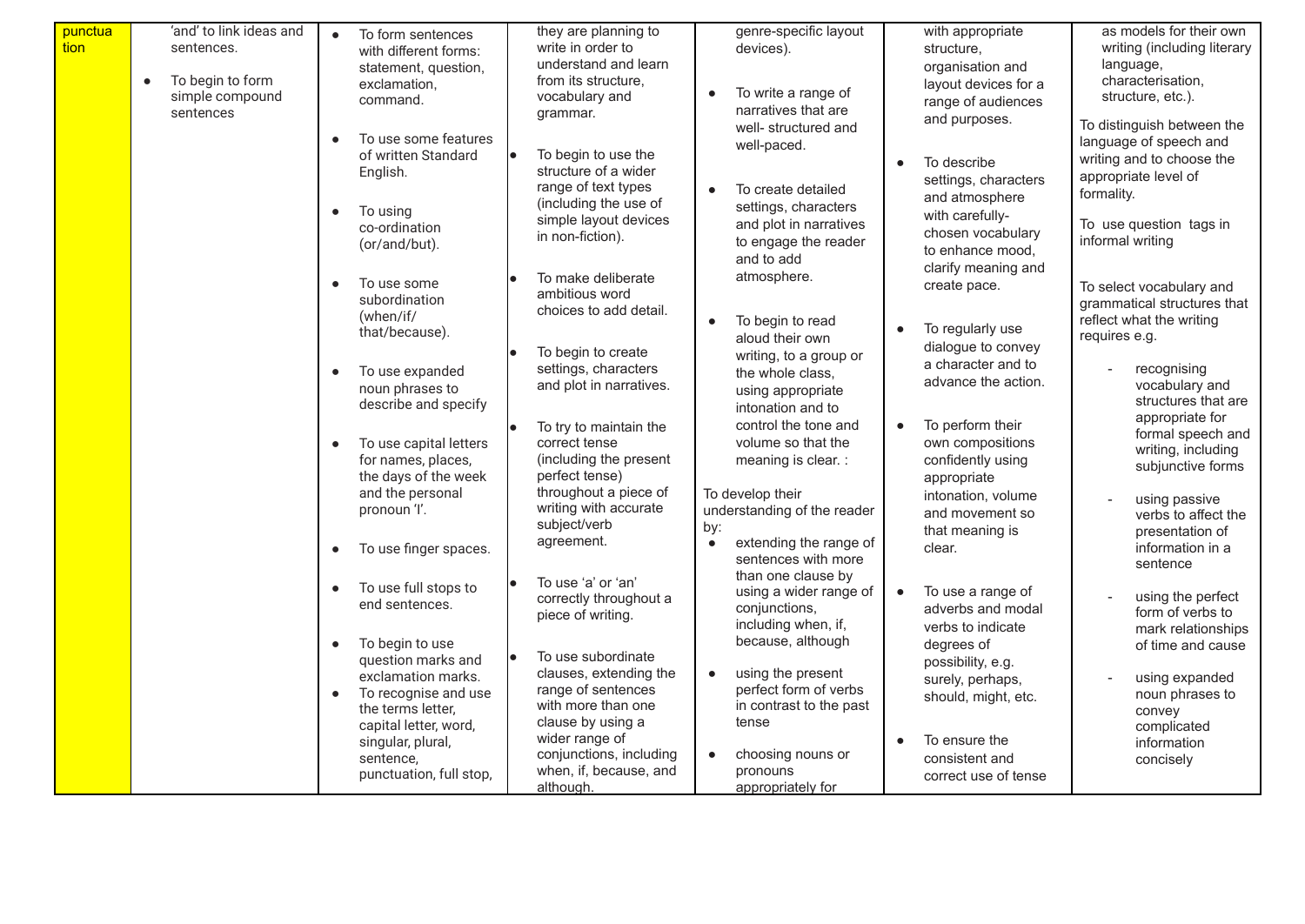| question mark and<br>exclamation mark. | To use a range of<br>le<br>conjunctions, adverbs<br>and prepositions to<br>show time, place and<br>cause.<br>To use the full range<br>of punctuation from<br>previous year groups.<br>To punctuate direct<br>speech accurately,<br>including the use of<br>inverted commas.                                                                                                                                                                                                                                                                   | clarity and cohesion<br>and to avoid repetition<br>using conjunctions,<br>adverbs and<br>prepositions to<br>express time and<br>cause<br>using fronted<br>adverbials<br>To indicate grammatical<br>and other features by:<br>using commas after<br>$\bullet$                                                                                                                                                                                                                                                                                                                                                      | throughout all<br>pieces of writing<br>To use a wide range<br>of linking<br>words/phrases<br>between sentences<br>and paragraphs to<br>build cohesion,<br>including time<br>adverbials (e.g.<br>later), place<br>adverbials (e.g.<br>nearby) and number<br>(e.g. secondly).                                                                                                                                                                                                                       | using modal verbs<br>or adverbs to<br>indicate degrees<br>of possibility<br>using relative<br>clauses beginning<br>with who, which,<br>where, when,<br>whose, that or<br>with an implied<br>(i.e. omitted)<br>relative pronoun<br>To indicate grammatical                                                                                                                                                                                                         |
|----------------------------------------|-----------------------------------------------------------------------------------------------------------------------------------------------------------------------------------------------------------------------------------------------------------------------------------------------------------------------------------------------------------------------------------------------------------------------------------------------------------------------------------------------------------------------------------------------|-------------------------------------------------------------------------------------------------------------------------------------------------------------------------------------------------------------------------------------------------------------------------------------------------------------------------------------------------------------------------------------------------------------------------------------------------------------------------------------------------------------------------------------------------------------------------------------------------------------------|---------------------------------------------------------------------------------------------------------------------------------------------------------------------------------------------------------------------------------------------------------------------------------------------------------------------------------------------------------------------------------------------------------------------------------------------------------------------------------------------------|-------------------------------------------------------------------------------------------------------------------------------------------------------------------------------------------------------------------------------------------------------------------------------------------------------------------------------------------------------------------------------------------------------------------------------------------------------------------|
|                                        | To recognise and use<br>the terms preposition,<br>conjunction, word<br>family, prefix, clause,<br>subordinate clause.<br>direct speech,<br>consonant, consonant<br>letter, vowel, vowel<br>letter and inverted<br>commas (or speech<br>marks).<br>To use the full range<br>of punctuation taught<br>at key stage 1 mostly<br>correctly including:<br>- capital letters,<br>full stops,<br>question marks<br>and exclamation<br>marks;<br>- commas to<br>separate lists;<br>apostrophes to<br>mark singular<br>possession and<br>contractions. | fronted adverbials<br>indicating possession<br>$\bullet$<br>by using the<br>possessive<br>apostrophe with plural<br>nouns<br>using and punctuating<br>$\bullet$<br>direct speech<br>To always maintain an<br>accurate tense<br>throughout a piece of<br>writing.<br>To always use<br>$\bullet$<br>Standard English verb<br>inflections accurately,<br>e.g. 'we were' rather<br>than 'we was' and 'I<br>did' rather than 'I<br>done'<br>To use subordinate<br>clauses, extending the<br>range of sentences<br>with more than one<br>clause by using a<br>wider range of<br>conjunctions, which<br>are sometimes in | To use relative<br>$\bullet$<br>clauses beginning<br>with a relative<br>pronoun with<br>confidence (who,<br>which, where, when,<br>whose, that and<br>omitted relative<br>pronouns)<br>To use commas<br>$\bullet$<br>consistently to<br>clarify meaning or to<br>avoid ambiguity.<br>To use brackets,<br>$\bullet$<br>dashes or commas<br>to indicate<br>parenthesis.<br>To recognise and<br>use the terms modal<br>verb, relative<br>pronoun, relative<br>clause, parenthesis,<br>bracket, dash, | and other features by:<br>using commas to<br>clarify meaning or<br>avoid ambiguity in<br>writing<br>using hyphens to<br>avoid ambiguity<br>using brackets,<br>dashes or<br>commas to<br>indicate<br>parenthesis<br>using semi-colons,<br>colons or dashes<br>to mark<br>boundaries<br>between<br>independent<br>clauses<br>using a colon to<br>introduce a list<br>punctuating bullet<br>points consistently<br>To use the full<br>range of<br>punctuation taught |